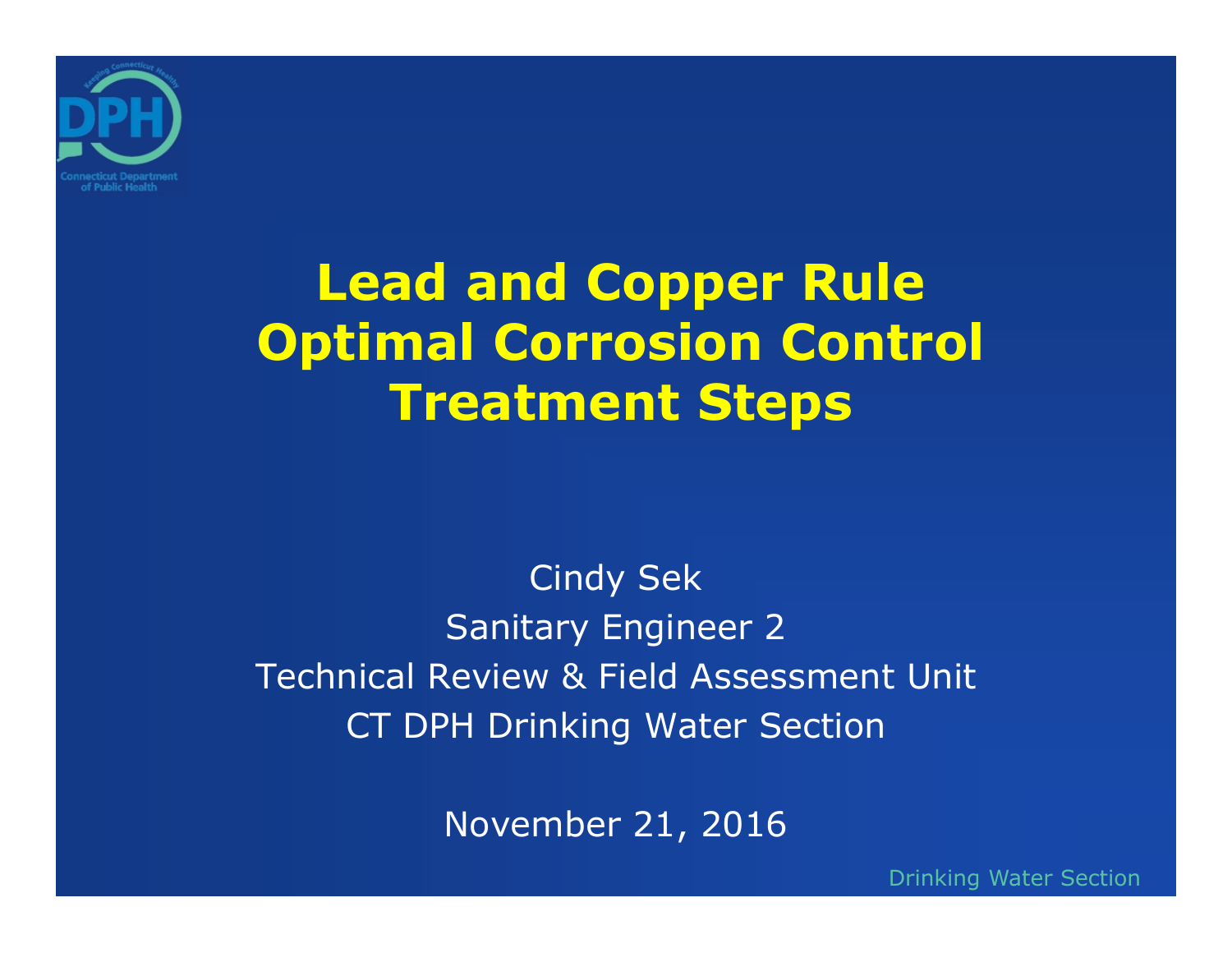

## **What is Optimal Corrosion Control Treatment (OCCT)?**

- Corrosion control treatment that minimizes the lead and copper concentrations at user's taps while ensuring that the treatment does not cause the water system to violate any national primary drinking water standard.
- ◆ Required for all large (>50,000) systems.
- Required for all small (≤3,000) and medium (≥3,000 and ≤50,000) systems when they have exceeded the 90 percentile action level.
	- ◆ Can be deemed optimized with two consecutive 6-month rounds of PBCU results <AL.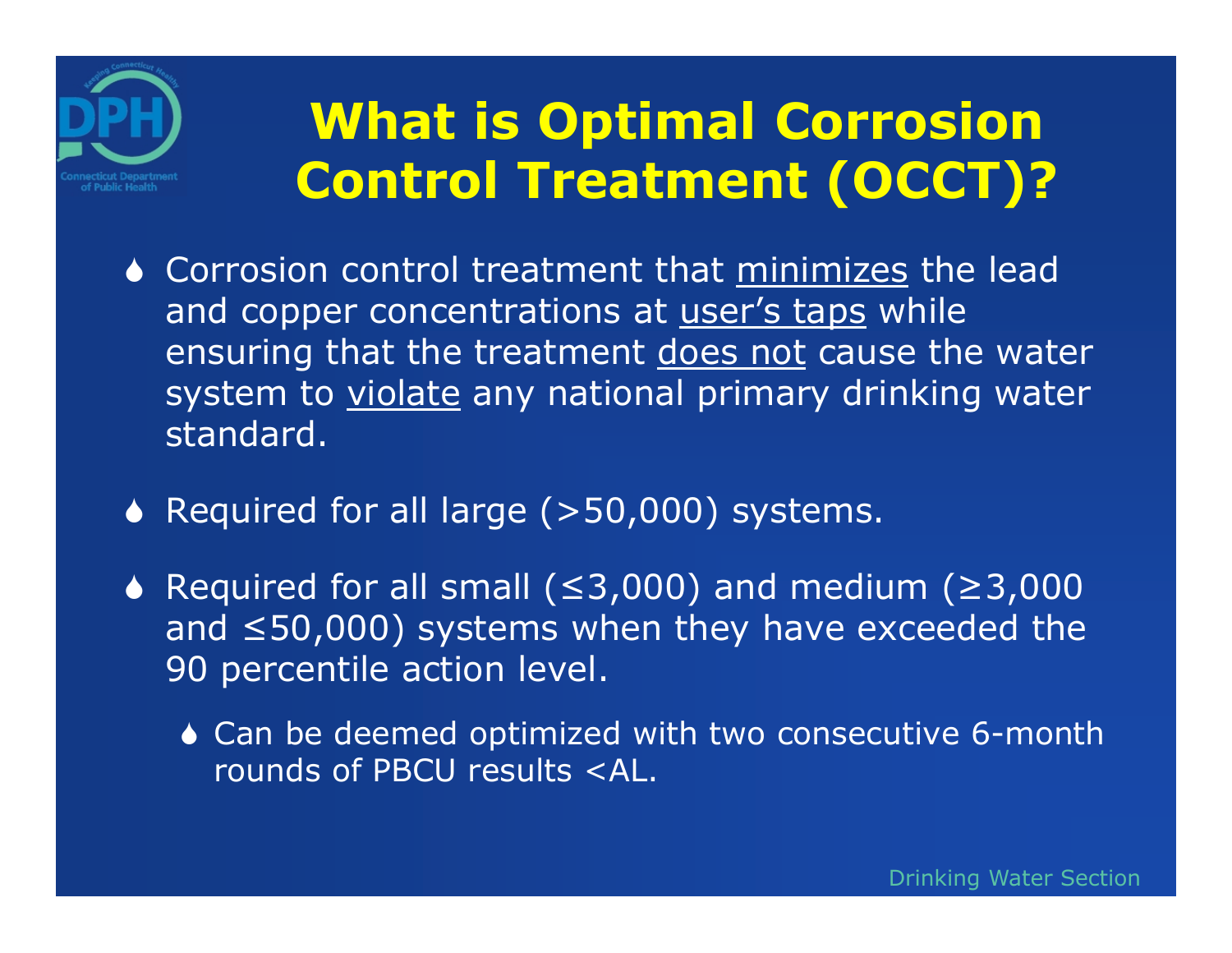

- What are Water Quality Parameters?
- ◆ Why do we collect them?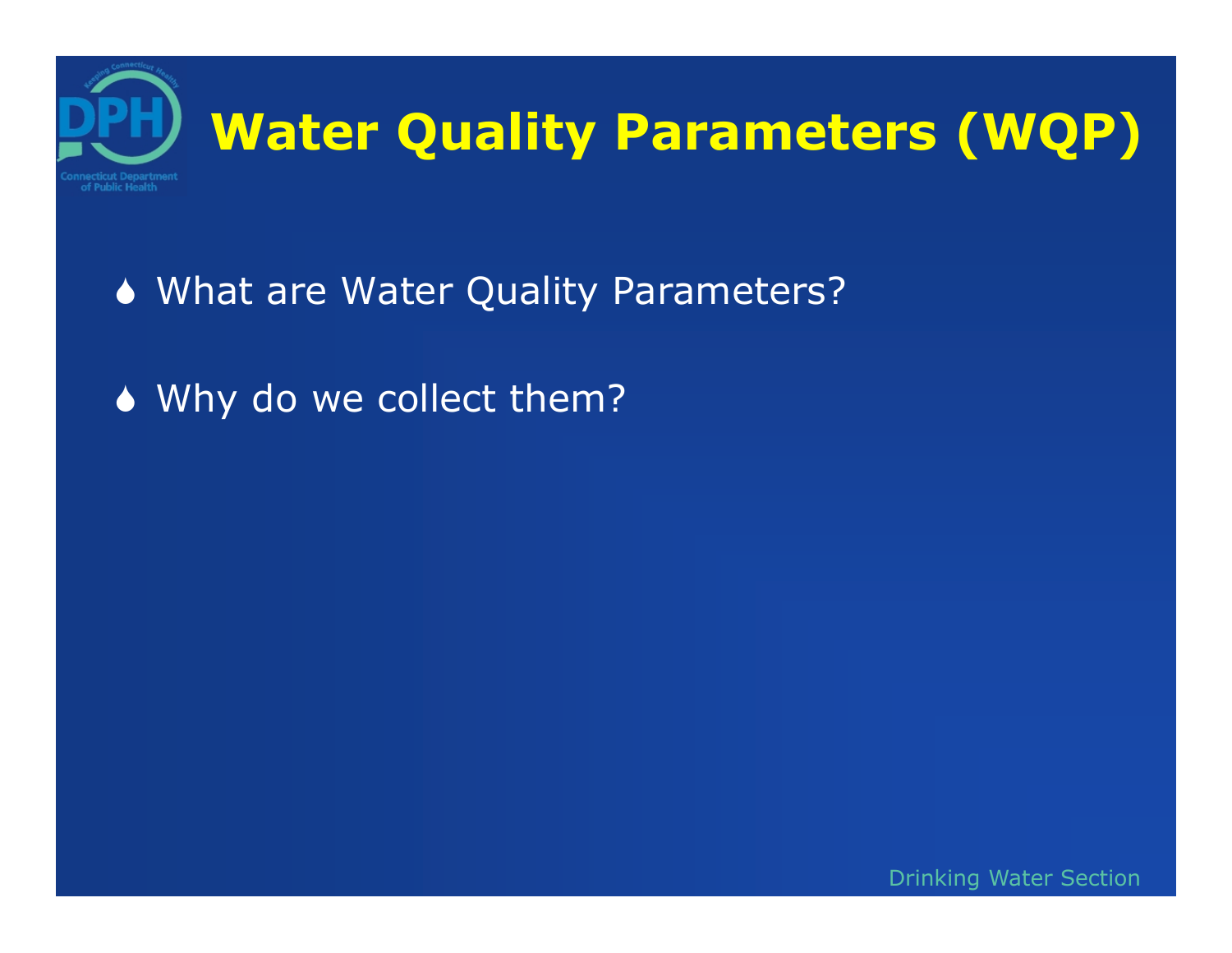# **Water Quality Parameters (WQP)**

#### What are Water Quality Parameters?

- $\bullet$  pH
- ◆ Alkalinity
- **◆ Calcium**
- ◆ Conductivity
- ◆ Temperature
- ◆ Orthophosphate, if used
- ◆ Silica, if used
- ◆ Why do we collect them?
	- Use the results to guide you in selecting the corrosion control treatment for your system.
	- Use the results to determine if the treatment is being properly operated and maintained over time.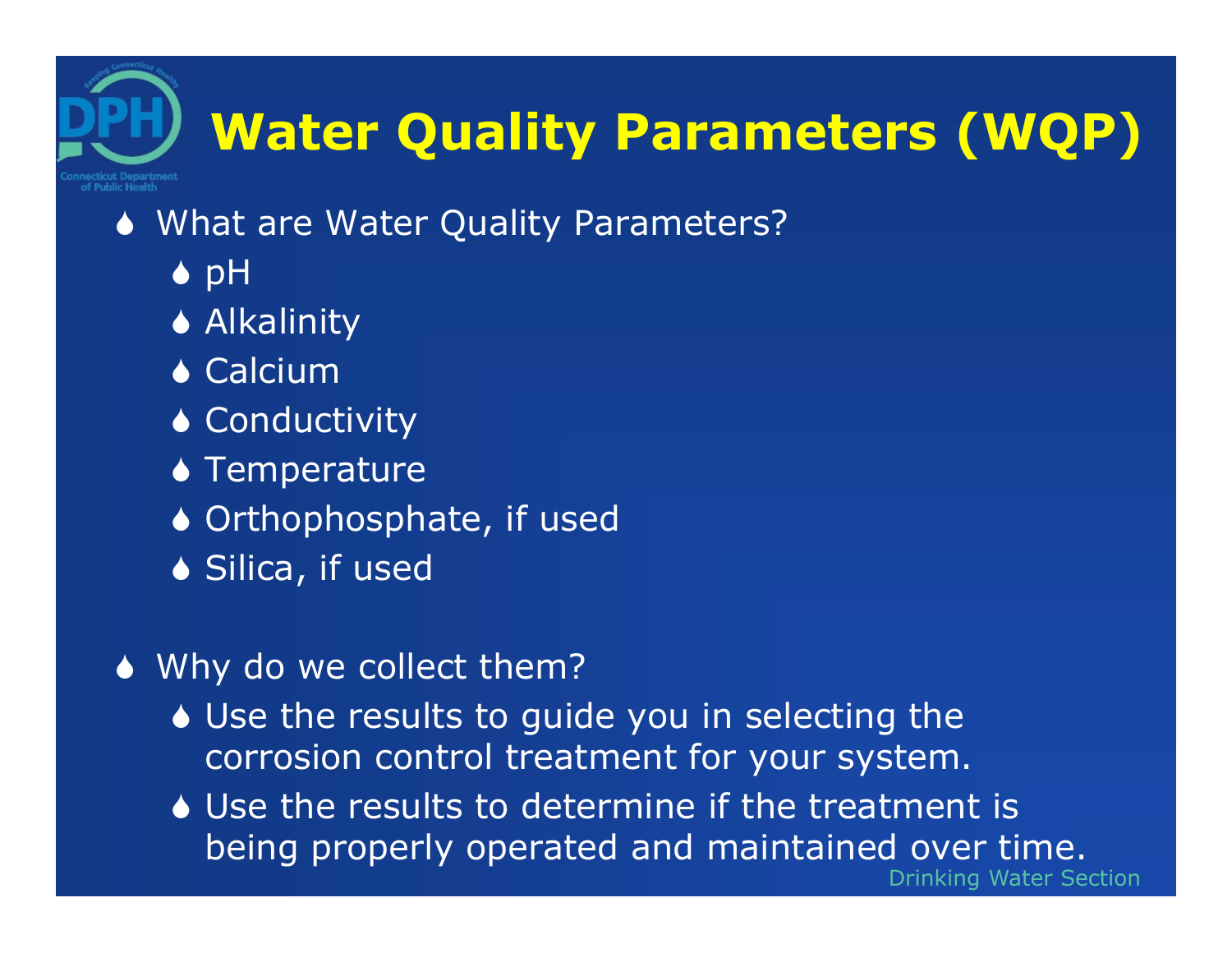

# What are some of the **CCT methods?**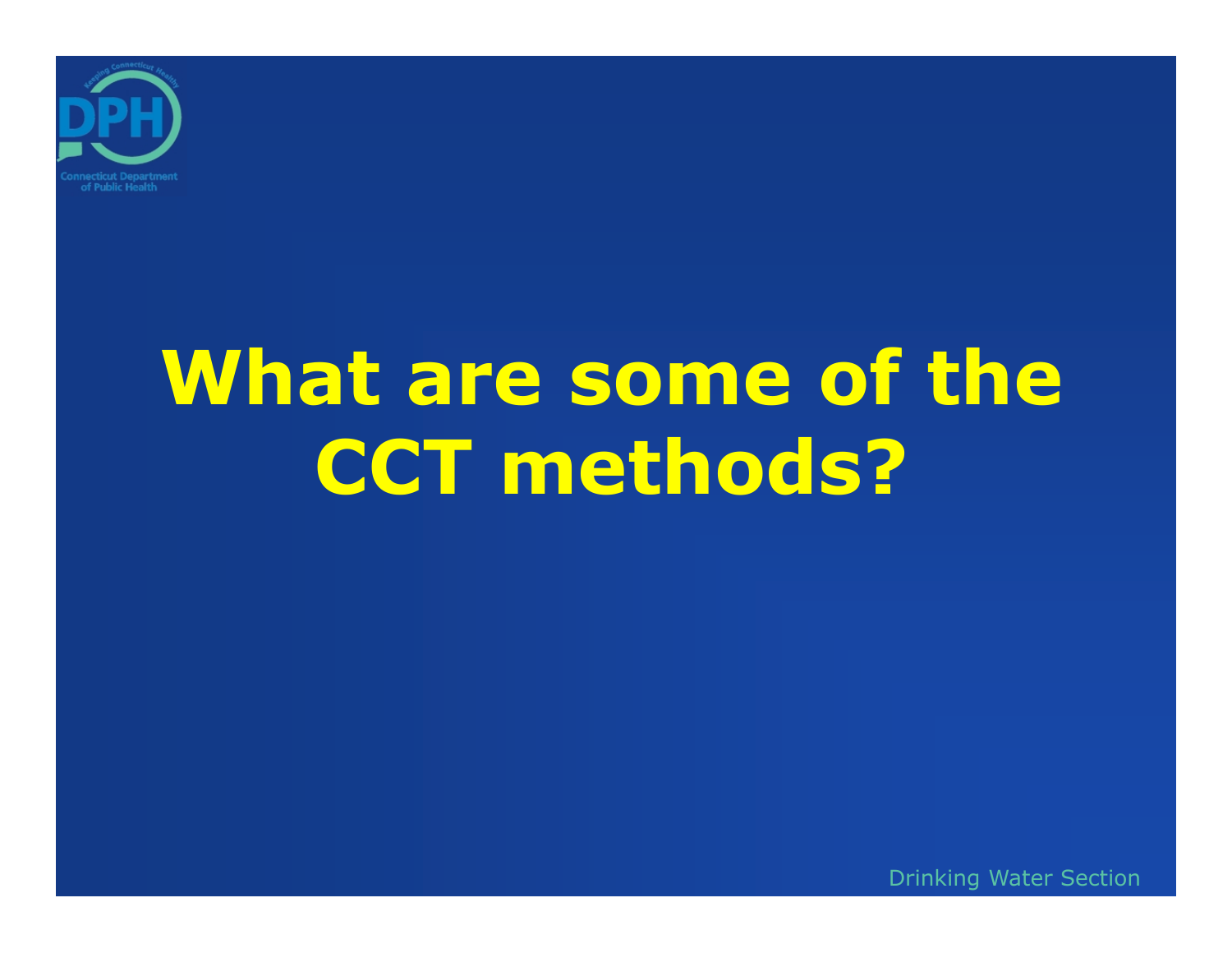



CCT can come in many forms:

- Modification of drinking water chemistry (such as pH and hardness) to prevent the potential for corrosion.
- ◆ Addition of chemicals (such as orthophosphates) to form a barrier between the pipes and the drinking water to prevent leaching of lead and copper.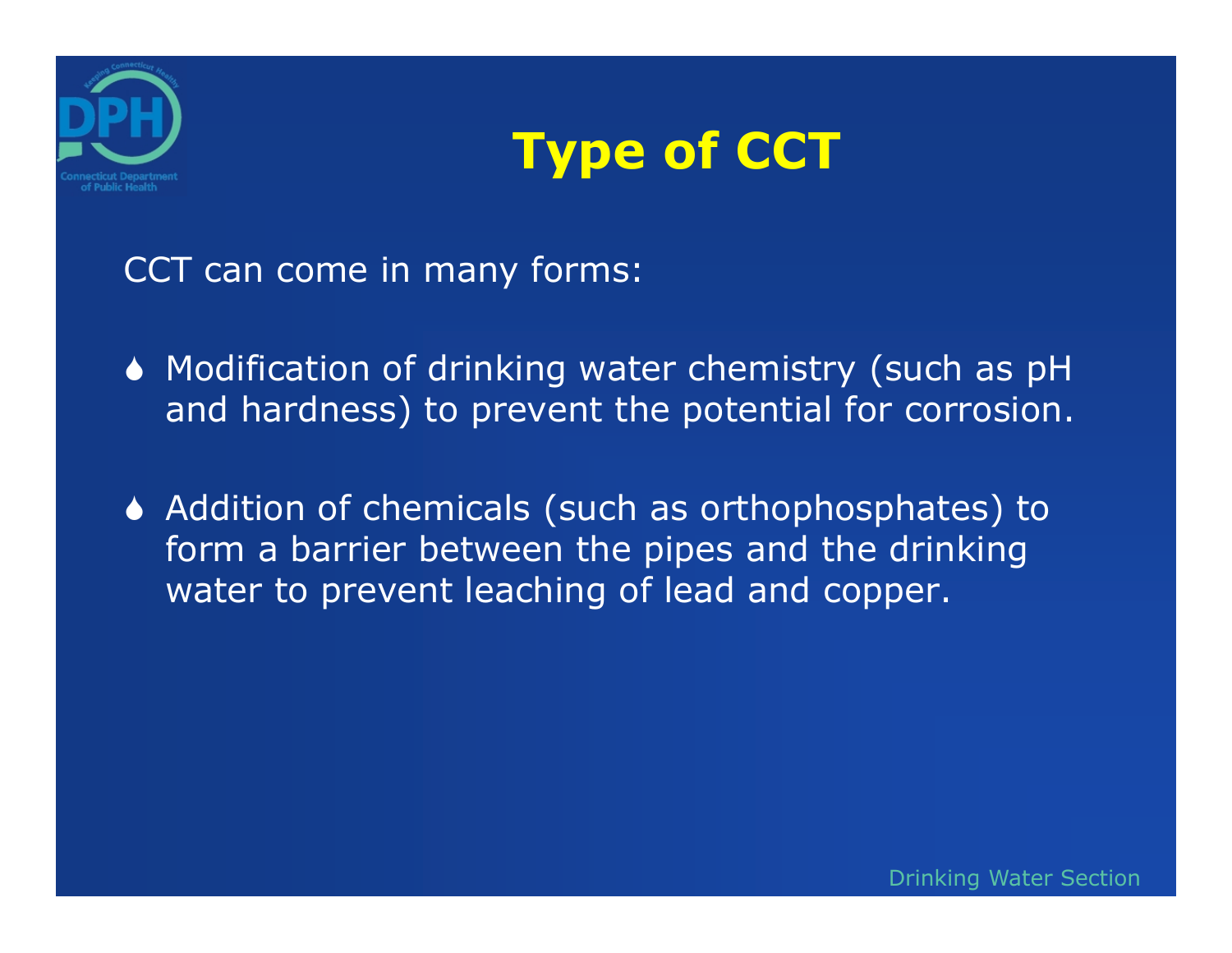

# **How To Evaluate OCCT?**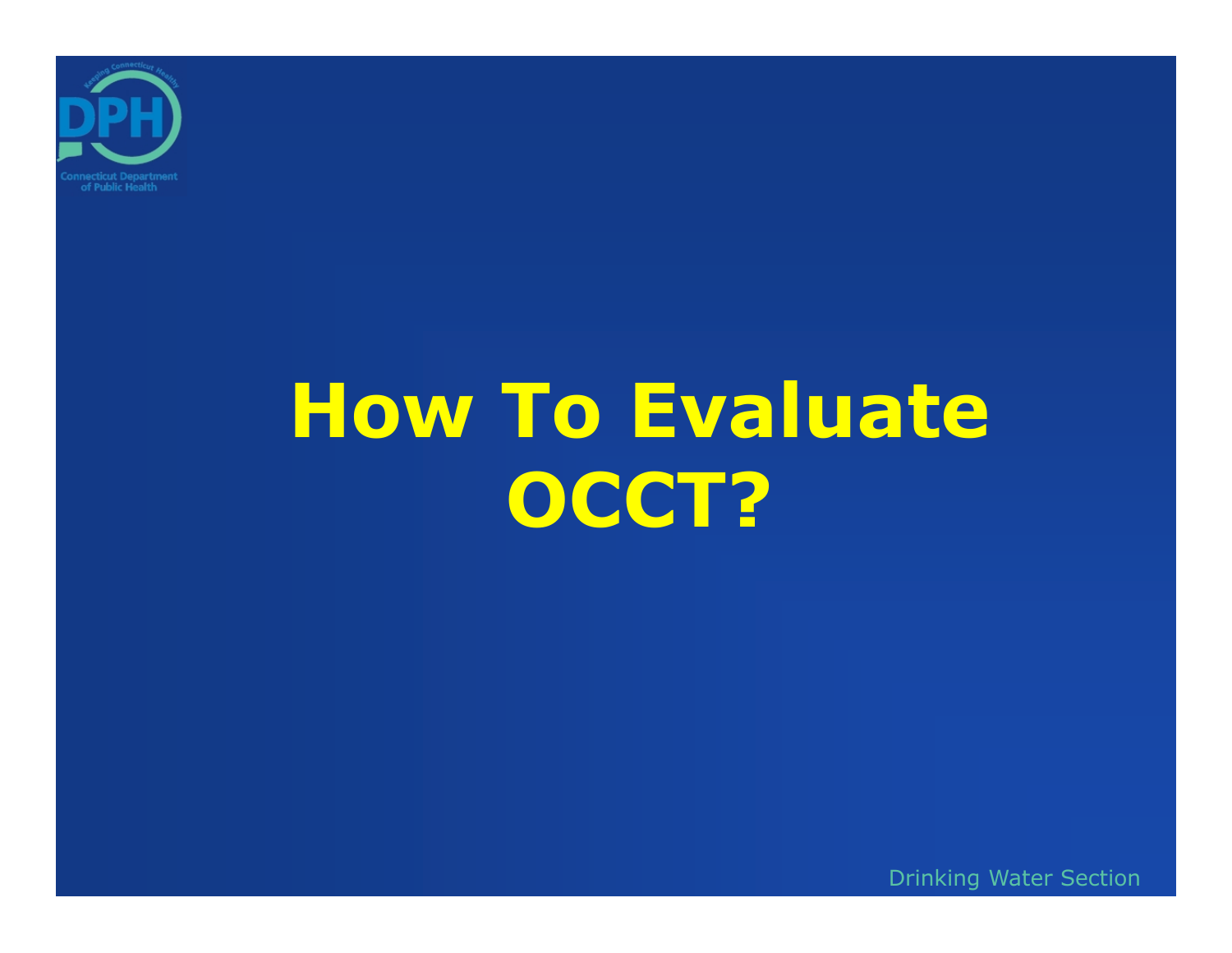

## **How To Evaluate OCCT?**

- ◆ Source water PBCU results
- ◆ WQP results
- **Trend distribution system pH results**
- ♦ Iron and Manganese
- ◆ Other water quality results
- ◆ Refer to the EPA's OCCT Evaluation Technical Recommendations document and OCCT templates for details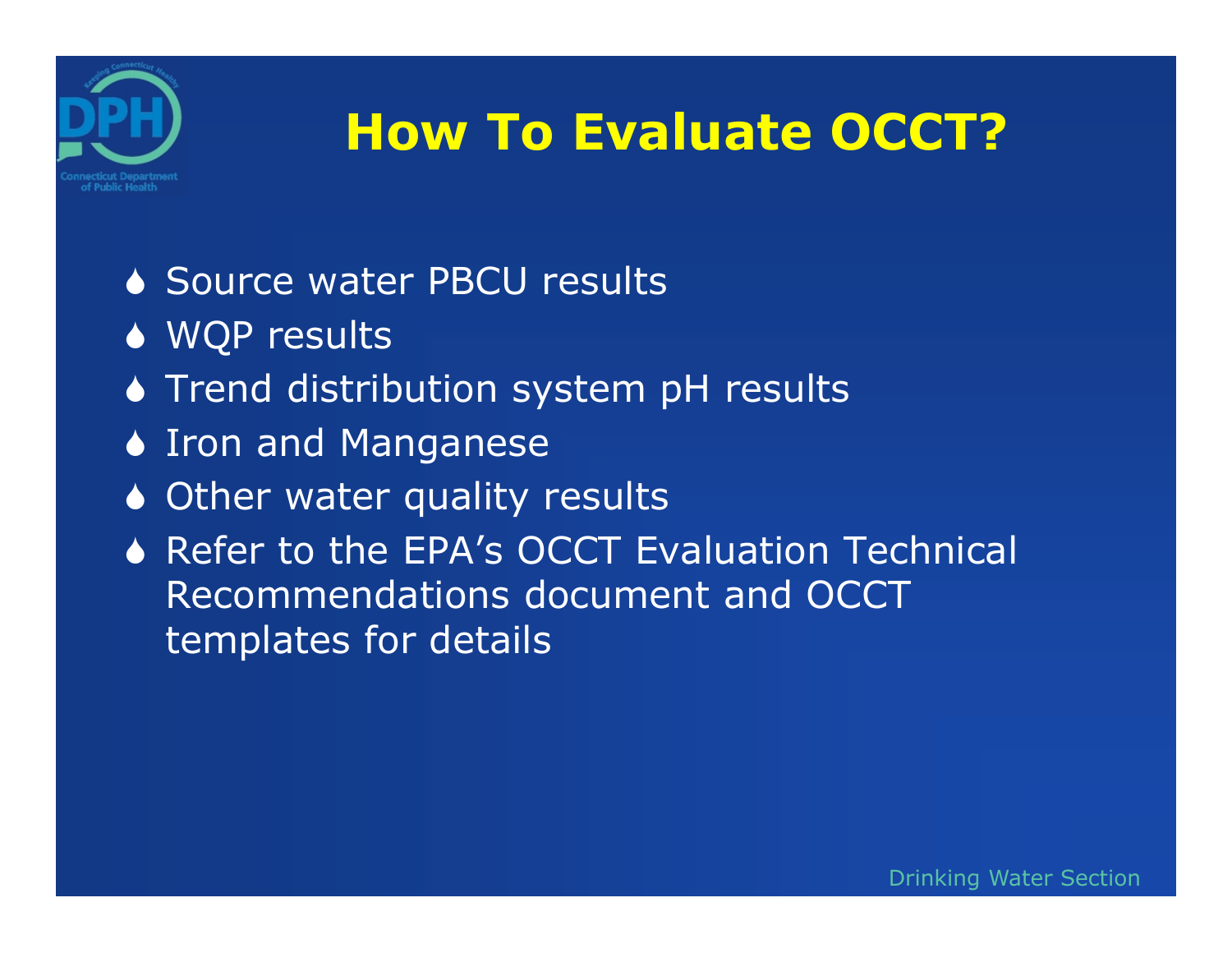

## **OCCT Steps and Deadlines**

#### ♦ 8 CCT steps after exceeding the PBCU AL

#### $\bullet$  Step 1:

- ♦ System recommends OCCT to state within 6 months after the monitoring period ends.
- ◆ State reviews and approves OCCT based on system recommendations.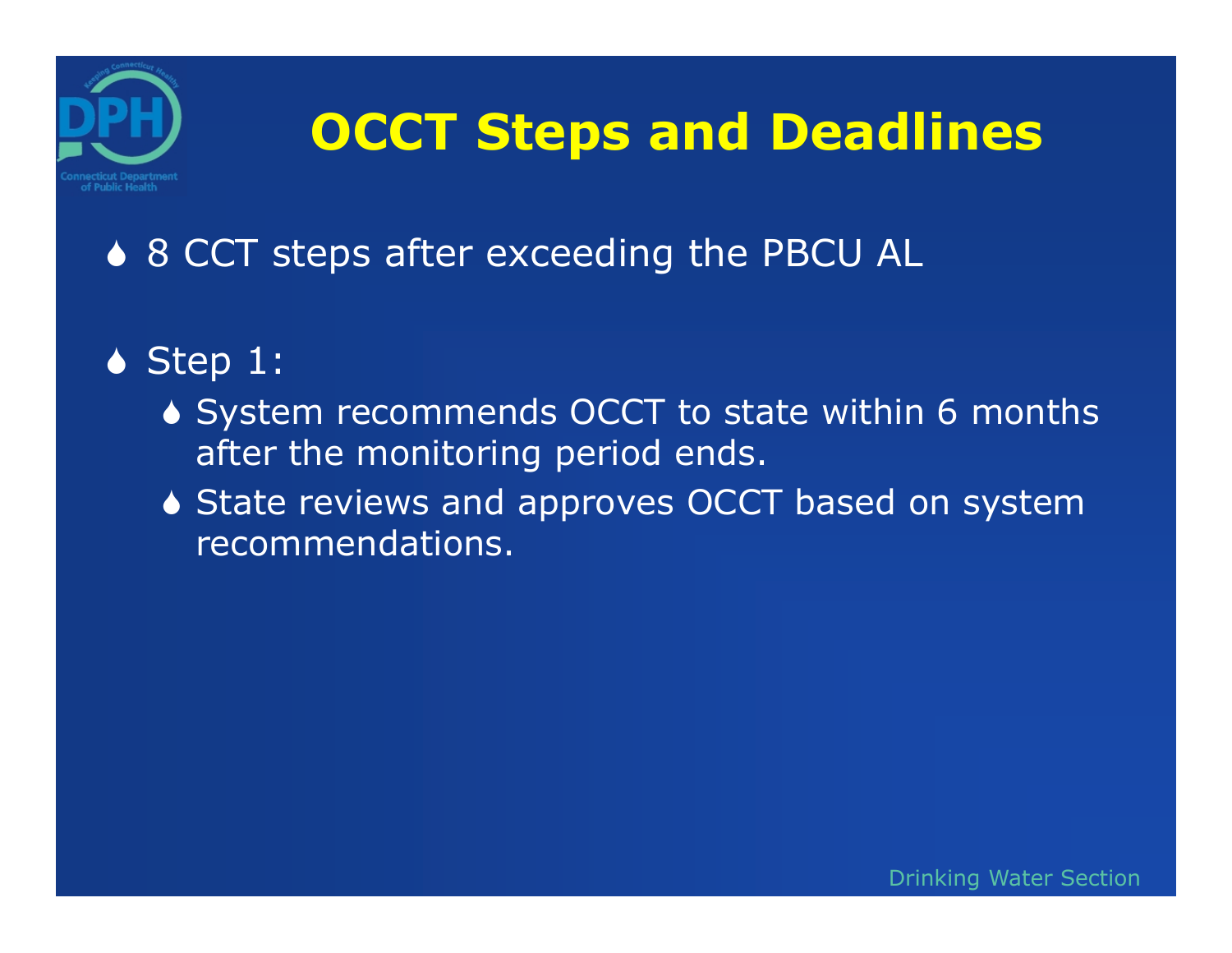### $\bullet$  Step 2:

of Public Health

- ◆ State may require system to perform corrosion control studies to identify OCCT within 12 months after the monitoring period ends. If required, go to Step 3. If not, continue step than skip to Step 6.
- System installs the recommended OCCT that DPH DWS approved within the specified timeframe:
	- Large (>50,000) systems: no later than 6 months after the monitoring period ends.
	- Medium (>3,300 and ≤50,000) systems: no later than 18 months after the monitoring period ends.
	- Small (≤3,300) systems: no later than 24 months after the monitoring period ends.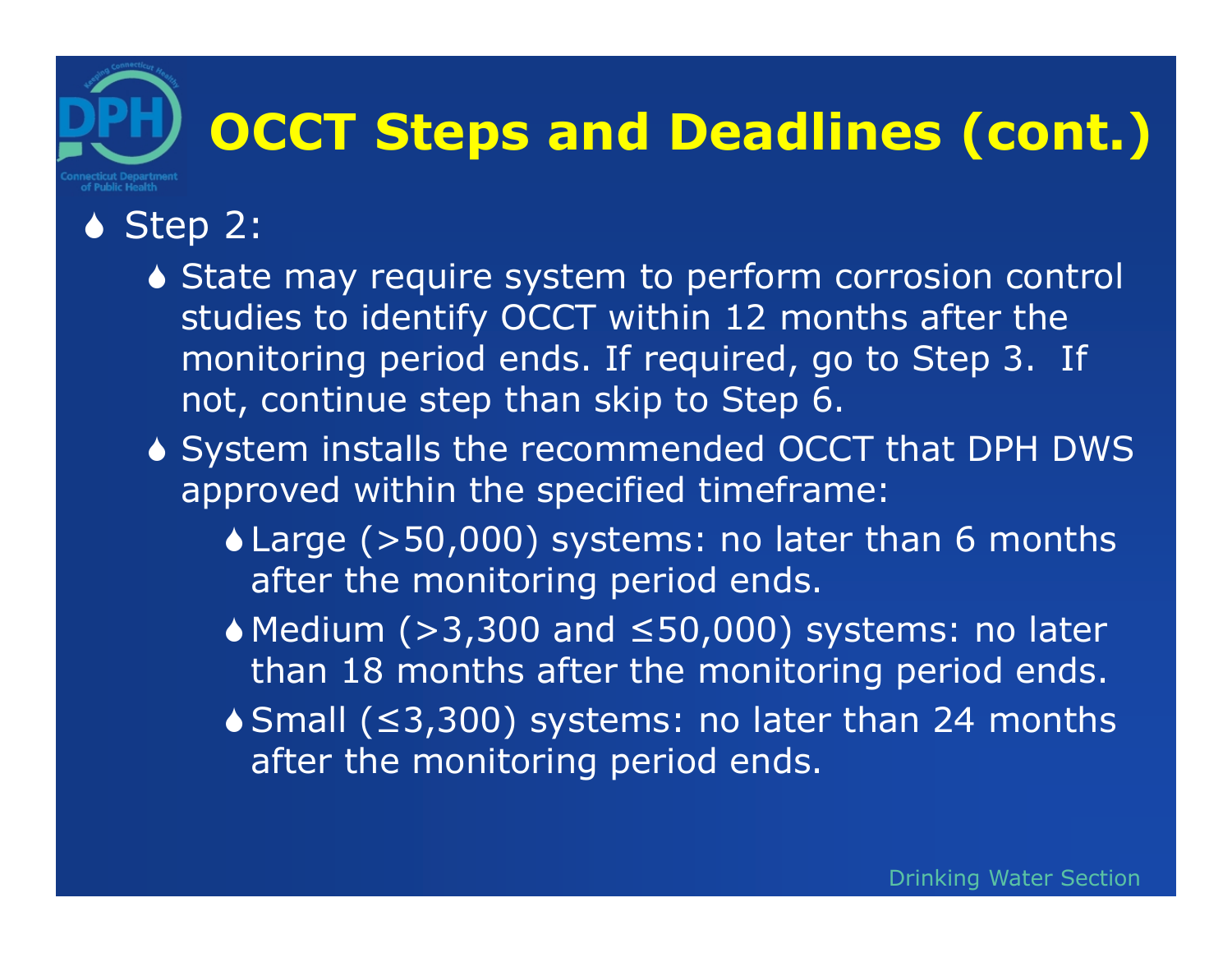#### ◆ Step 3:

If a corrosion control study is required, the study must be completed within 18 months after the state required such study.

- $\bullet$  Step 4:
	- ◆ State approves OCCT recommendation from corrosion control study within 6 months after the completion of Step 3.

### $\bullet$  Step 5:

♦ System installs the OCCT approved by the state within 24 months after the approval.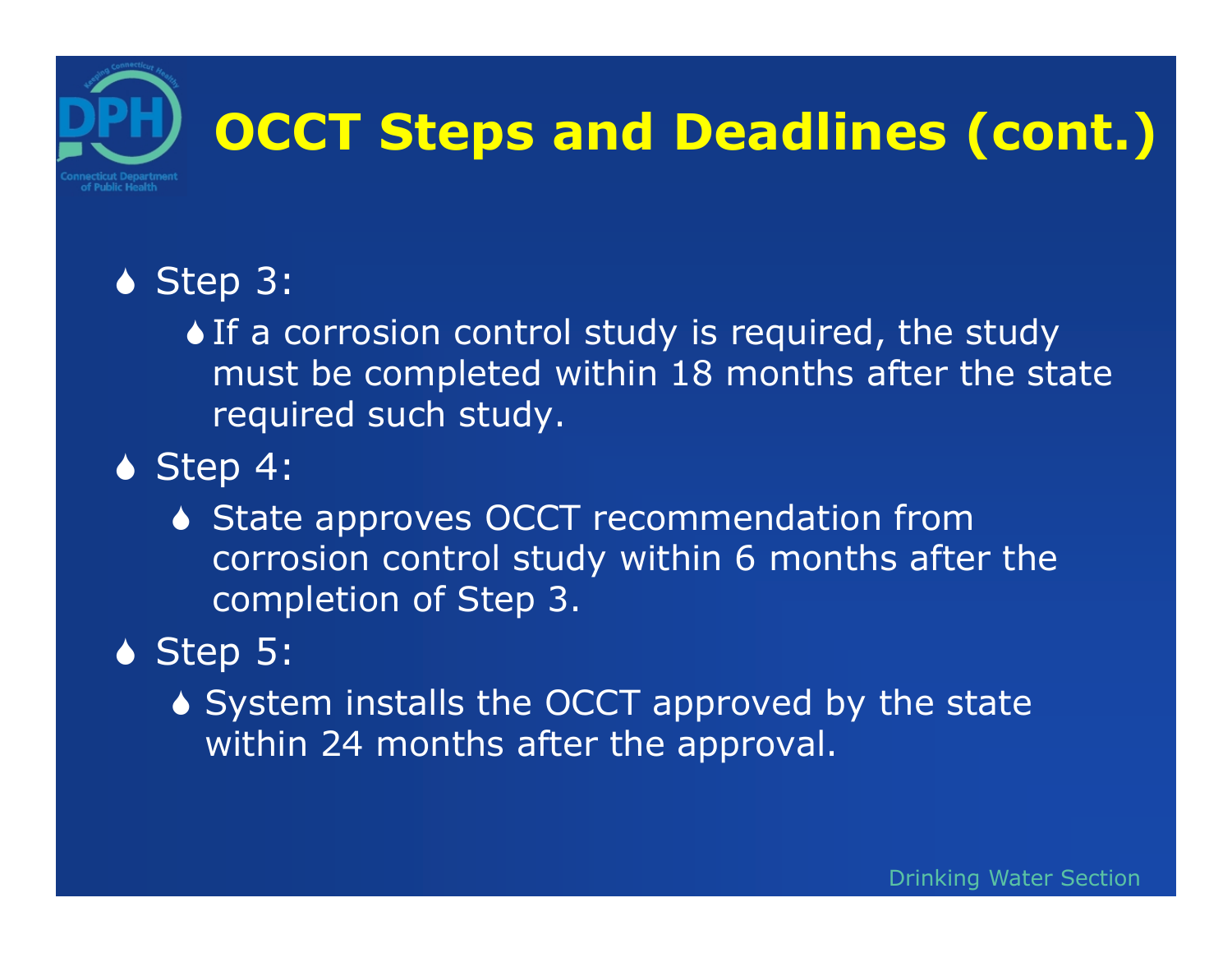#### ◆ Step 6:

of Public Health

 System completes follow up monitoring within 36 months after the state's approval of the recommended OCCT.

#### $\bullet$  Step 7:

◆ State reviews and sets OWQP within 6 months after the completion of Step 6.

#### ◆ Step 8:

- ◆ System operates the OCCT within the OWQP set by the state.
- ♦ System continues to conduct tap water sampling
	- WQP, PBCU
- ◆ System continues to operate and maintain the OCCT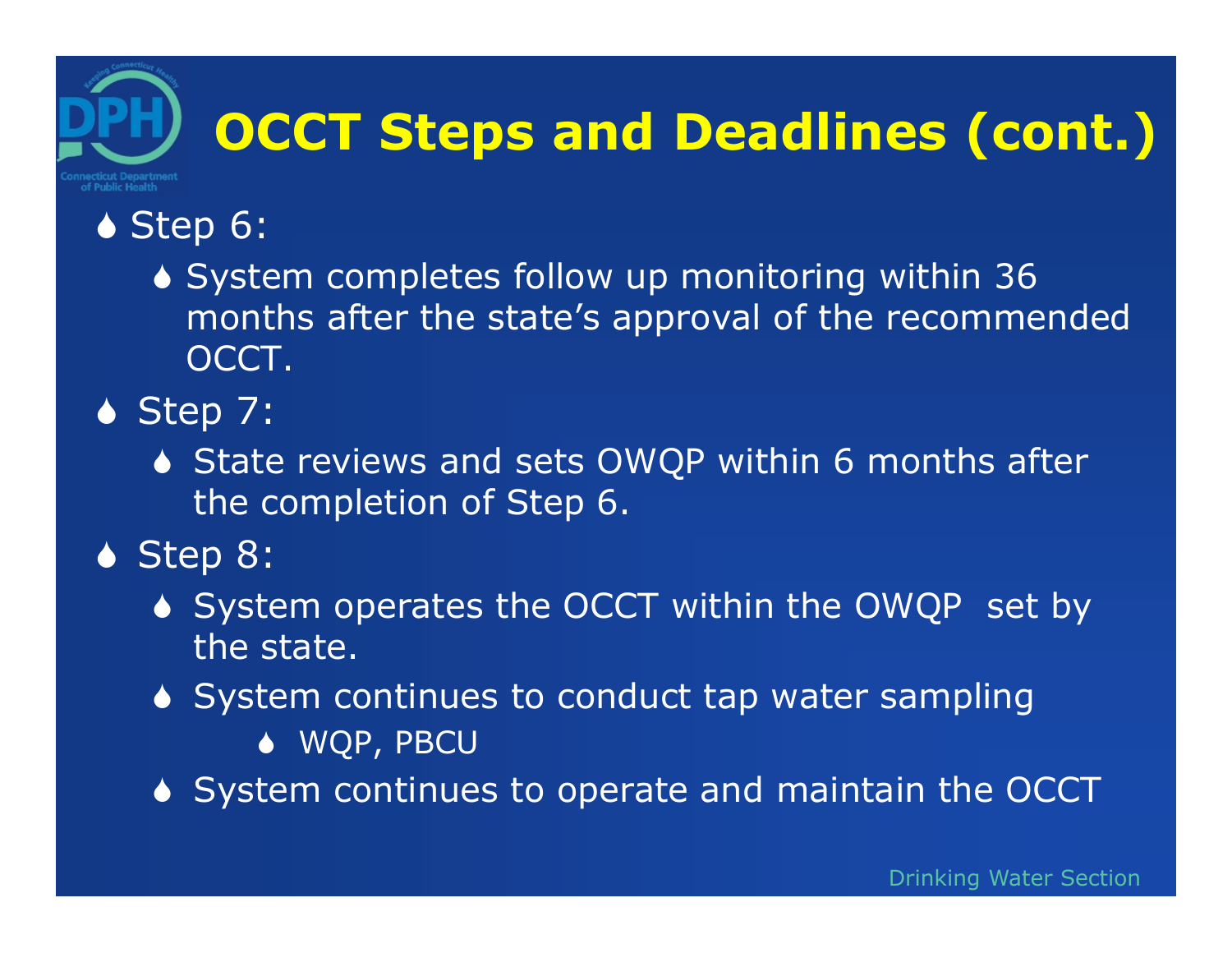Small and medium system may cease completing the treatment steps if it meets both PBCU ALs in two consecutive 6 month monitoring rounds but,

> If the system exceeds an AL again, it must complete treatment steps and operate with optimal WQP (yooour out on strike 2)

◆ State can require system to start at first treatment step again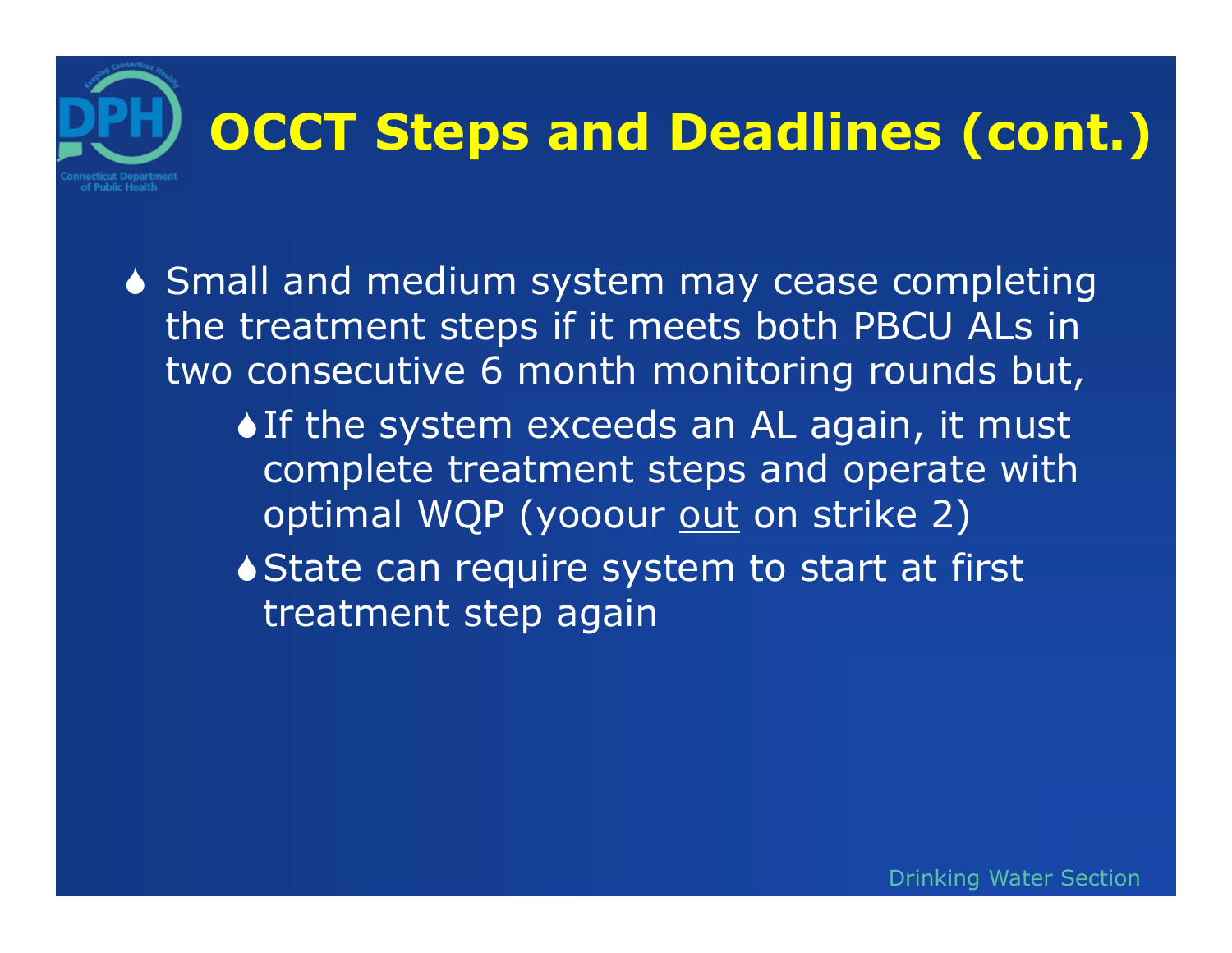

## **OCCT Steps ≤50K Systems**

| Requirement <sup>1</sup>                                                                                                                                                              | <b>Timetable for Completing Corrosion</b><br><b>Control Treatment Steps<sup>1</sup></b>                                                             | <b>Compliance Date (to be</b><br>completed by the Primacy<br>Agency) |
|---------------------------------------------------------------------------------------------------------------------------------------------------------------------------------------|-----------------------------------------------------------------------------------------------------------------------------------------------------|----------------------------------------------------------------------|
| System exceeds the lead or copper<br>action level (AL).                                                                                                                               | June through September<br>2015                                                                                                                      |                                                                      |
| STEP 1: System recommends optimal<br>corrosion control treatment (OCCT).                                                                                                              | Within 6 months <sup>2</sup>                                                                                                                        |                                                                      |
| STEP 2a: Primacy Agency decides whethersystem<br>must perform a corrosion control study. If<br>system must conduct a corrosion control study,<br>go to Step 3. If not, go to Step 2b. | Within 12 months <sup>2</sup>                                                                                                                       |                                                                      |
| <b>STEP 2b: The Primacy Agency designates OCCT</b><br>for systems that were not required to conduct<br>a study. Go to Step 6.                                                         | . Within 18 months <sup>2</sup> for systems<br>serving 3,301-50,000 people<br>. Within 24 months <sup>2</sup> for systems<br>serving ≤ 3,300 people |                                                                      |
| STEP 3: System completes corrosion control<br>study. <sup>3</sup>                                                                                                                     | Within 18 months after Primacy<br>Agency requires that such a study be<br>conducted                                                                 |                                                                      |
| STEP 4: Primacy Agency designates OCCT. <sup>3</sup>                                                                                                                                  | Within 6 months after completion<br>of Step 3                                                                                                       |                                                                      |
| STEP 5: System installs OCCT.                                                                                                                                                         | Within 24 months after the Primacy<br>Agency designates such treatment                                                                              |                                                                      |
| STEP 6: System conducts follow-up sampling for<br>2 consecutive 6-month periods.                                                                                                      | Within 36 months after the Primacy<br>Agency designates such treatment                                                                              |                                                                      |
| <b>STEP 7: Primacy Agency designates optimal</b><br>water quality parameters (OWQP). <sup>4</sup>                                                                                     | Within 6 months after completion<br>of Step 6                                                                                                       |                                                                      |
| STEP 8: System conducts continued WQP and<br>lead and copper tap sampling.                                                                                                            | The schedule for required monitoring<br>is based on whether the system<br>exceeds an AL and/or complies with<br>OWQP ranges or minimum              |                                                                      |

#### ing Water Section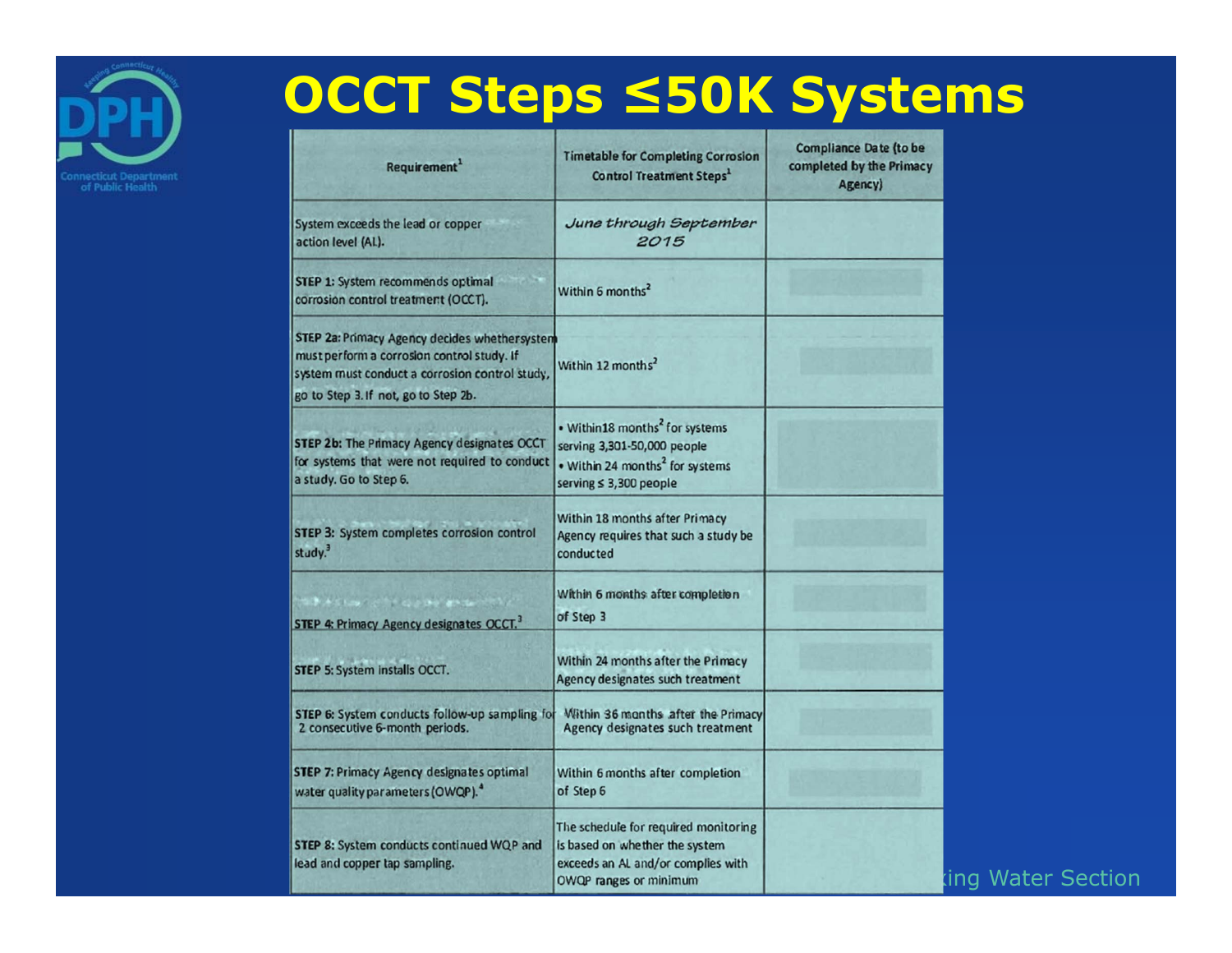

#### No CC Study Required

| Requirement <sup>1</sup>                                                                                                                                                              | <b>Timetable for Completing Corrosion</b><br><b>Control Treatment Steps1</b>                                                                        | <b>Compliance Date (to be</b><br>completed by the Primacy<br>Agency) | <b>Exceeded PB</b> |
|---------------------------------------------------------------------------------------------------------------------------------------------------------------------------------------|-----------------------------------------------------------------------------------------------------------------------------------------------------|----------------------------------------------------------------------|--------------------|
| System exceeds the lead or copper<br>action level (AL).                                                                                                                               | June through September<br>2015                                                                                                                      |                                                                      | (AO)               |
| STEP 1: System recommends optimal<br>corrosion control treatment (OCCT).                                                                                                              | Within 6 months <sup>2</sup>                                                                                                                        | 3/31/2016                                                            | 12/15/2015         |
| STEP 2a: Primacy Agency decides whethersystem<br>must perform a corrosion control study. If<br>system must conduct a corrosion control study,<br>go to Step 3. If not, go to Step 2b. | Within 12 months <sup>2</sup>                                                                                                                       | N/A                                                                  |                    |
| STEP 2b: The Primacy Agency designates OCCT<br>for systems that were not required to conduct<br>a study. Go to Step 6.                                                                | . Within 18 months <sup>2</sup> for systems<br>serving 3,301-50,000 people<br>. Within 24 months <sup>2</sup> for systems<br>serving ≤ 3,300 people | 9/30/2017                                                            | 4/15/2016          |
| STEP 3: System completes corrosion control<br>study. <sup>3</sup>                                                                                                                     | Within 18 months after Primacy<br>Agency requires that such a study be<br>conducted                                                                 | N/A                                                                  |                    |
| the extra children as a mile<br>STEP 4: Primacy Agency designates OCCT.                                                                                                               | Within 6 months after completion<br>of Step 3                                                                                                       | N/A                                                                  |                    |
| STEP 5: System installs OCCT.                                                                                                                                                         | Within 24 months after the Primacy<br>Agency designates such treatment                                                                              | N/A                                                                  |                    |
| STEP 6: System conducts follow-up sampling for<br>2 consecutive 6-month periods.                                                                                                      | Within 36 months after the Primacy<br>Agency designates such treatment                                                                              | 9/30/2018                                                            | 6/30/2017          |
| <b>STEP 7: Primacy Agency designates optimal</b><br>water quality parameters (OWQP). <sup>4</sup>                                                                                     | Within 6 months after completion<br>of Step 6                                                                                                       | 3/31/2019                                                            | 12/31/2017         |
| STEP 8: System conducts continued WQP and<br>lead and copper tap sampling.                                                                                                            | The schedule for required monitoring<br>is based on whether the system<br>exceeds an AL and/or complies with<br>OWQP ranges or minimum              |                                                                      | g Water Section    |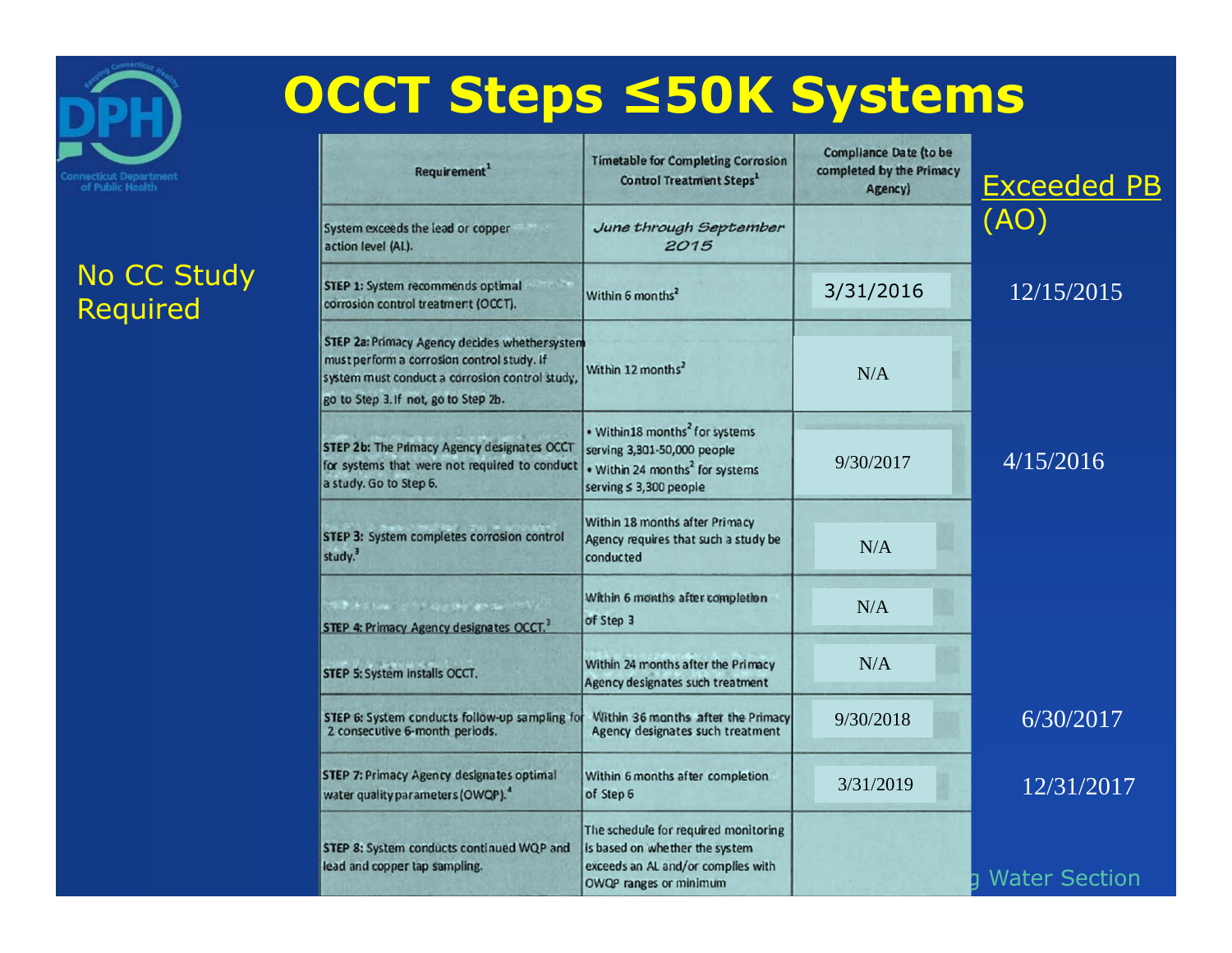

#### CC Study required

## **OCCT Steps ≤50K Systems**

| Requirement <sup>1</sup>                                                                                                                                                              | <b>Timetable for Completing Corrosion</b><br><b>Control Treatment Steps<sup>1</sup></b>                                                            | <b>Compliance Date (to be</b><br>completed by the Primacy<br>Agency) |
|---------------------------------------------------------------------------------------------------------------------------------------------------------------------------------------|----------------------------------------------------------------------------------------------------------------------------------------------------|----------------------------------------------------------------------|
| System exceeds the lead or copper<br>action level (AL).                                                                                                                               | June through September<br>2015                                                                                                                     |                                                                      |
| STEP 1: System recommends optimal<br>corrosion control treatment (OCCT).                                                                                                              | Within 6 months <sup>2</sup>                                                                                                                       | 3/31/2016                                                            |
| STEP 2a: Primacy Agency decides whethersystem<br>must perform a corrosion control study. If<br>system must conduct a corrosion control study,<br>go to Step 3. If not, go to Step 2b. | Within 12 months <sup>2</sup>                                                                                                                      | 9/30/2016                                                            |
| STEP 2b: The Primacy Agency designates OCCT<br>for systems that were not required to conduct<br>a study. Go to Step 6.                                                                | . Within18 months <sup>2</sup> for systems<br>serving 3,301-50,000 people<br>. Within 24 months <sup>2</sup> for systems<br>serving ≤ 3,300 people | N/A: In this example,<br>the Primacy Agency<br>requires a study.     |
| STEP 3: System completes corrosion control<br>study. <sup>3</sup>                                                                                                                     | Within 18 months after Primacy<br>Agency requires that such a study be<br>conducted                                                                | 3/31/2018                                                            |
| SA ASSA (che quale et<br>STEP 4: Primacy Agency designates OCCT. <sup>3</sup>                                                                                                         | Within 6 months after completion<br>of Step 3                                                                                                      | 9/30/2018                                                            |
| <b>STEP 5: System installs OCCT.</b>                                                                                                                                                  | Within 24 months after the Primacy<br>Agency designates such treatment                                                                             | 9/30/2020                                                            |
| STEP 6: System conducts follow-up sampling for<br>2 consecutive 6-month periods.                                                                                                      | Within 36 months after the Primacy<br>Agency designates such treatment                                                                             | 9/30/2021                                                            |
| <b>STEP 7: Primacy Agency designates optimal</b><br>water quality parameters (OWQP). <sup>4</sup>                                                                                     | Within 6 months after completion<br>of Step 6                                                                                                      | 3/31/2022                                                            |
| STEP 8: System conducts continued WQP and<br>lead and copper tap sampling.                                                                                                            | The schedule for required monitoring<br>is based on whether the system<br>exceeds an AL and/or complies with<br>OWQP ranges or minimum             |                                                                      |

ter Section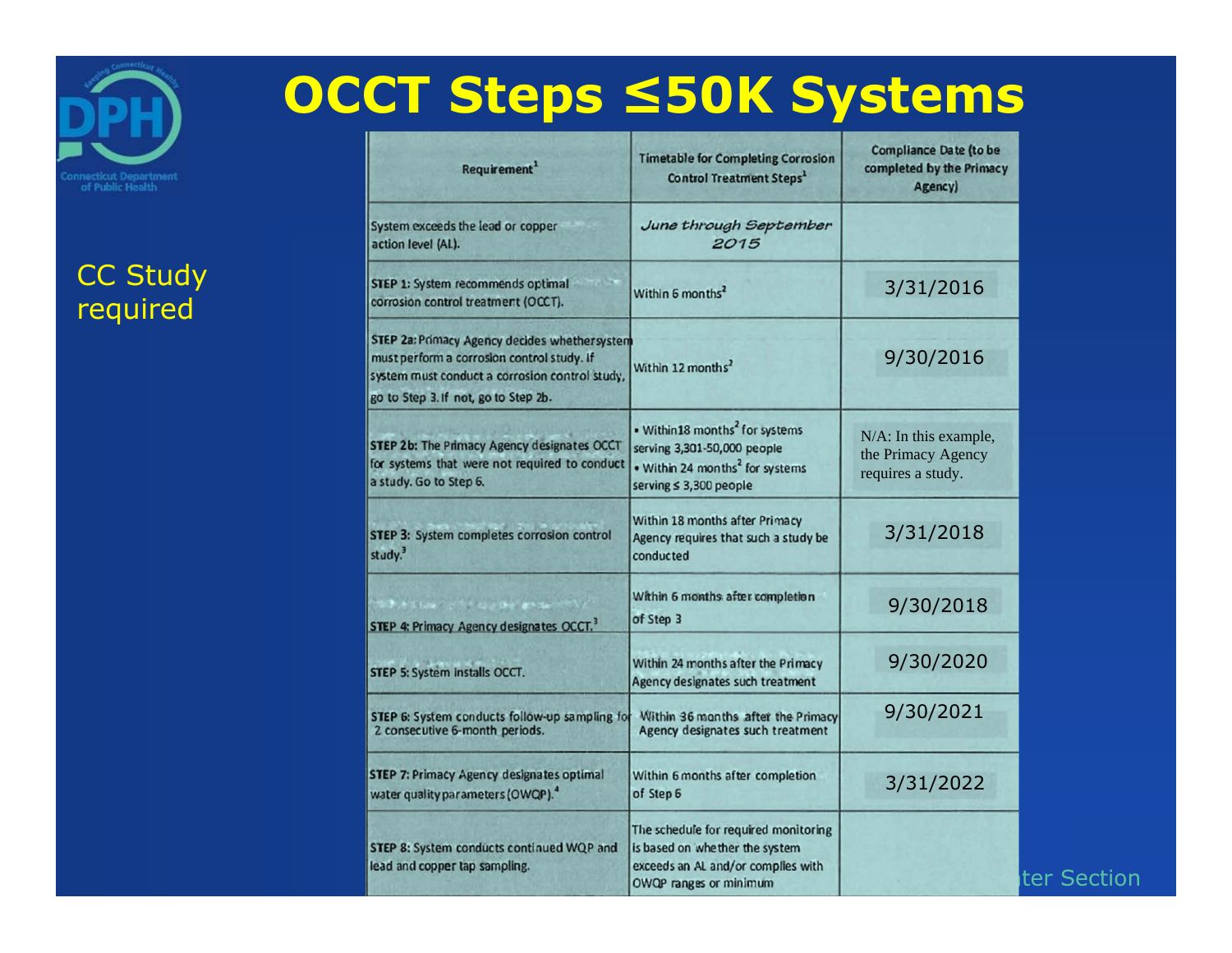

## **OCCT Steps >50 K Systems**

◆ For PWSs newly serving ≥50,000 people

◆ 6 CC Steps

- ◆ End of the monitoring period is when the system became a system serving > 50,000 people.
- ◆ Step 5 would involve adjusting CCT for PWSs with existing CCT.
- ◆ No deadline in existing LCR – DPH will set compliance date following the schedule for medium size system

| Requirement <sup>1</sup>                                                                                                                                                              | <b>Timetable for Completing Corrosion</b><br><b>Control Treatment Steps<sup>1</sup></b>                                                             | <b>Compliance Date (to be</b><br>completed by the Primacy<br>Agency) |
|---------------------------------------------------------------------------------------------------------------------------------------------------------------------------------------|-----------------------------------------------------------------------------------------------------------------------------------------------------|----------------------------------------------------------------------|
| System exceeds the lead or copper<br>action level (AL).                                                                                                                               |                                                                                                                                                     |                                                                      |
| STEP 1: System recommends optimal<br>corrosion control treatment (OCCT).                                                                                                              | Within 6 months <sup>2</sup>                                                                                                                        |                                                                      |
| STEP 2a: Primacy Agency decides whethersystem<br>must perform a corrosion control study. If<br>system must conduct a corrosion control study.<br>go to Step 3. If not, go to Step 2b. | Within 12 months                                                                                                                                    |                                                                      |
| STEP 2b: The Primacy Agency designates OCCT<br>for systems that were not required to conduct<br>a study. Go to Step 6.                                                                | . Within 18 months <sup>2</sup> for systems<br>serving 3,301-50,000 people<br>. Within 24 months <sup>2</sup> for systems<br>serving ≤ 3,300 people |                                                                      |
| STEP 3: System completes corrosion control<br>study. <sup>3</sup>                                                                                                                     | Within 18 months after Primacy<br>Agency requires that such a study be<br>conducted                                                                 |                                                                      |
| 「三十五日 のことの のことの あい<br>STEP 4: Primacy Agency designates OCCT. <sup>3</sup>                                                                                                            | Within 6 months after completion<br>of Step 3                                                                                                       |                                                                      |
| STEP 5: System installs OCCT.                                                                                                                                                         | Within 24 months after the Primacy<br>Agency designates such treatment                                                                              |                                                                      |
| STEP 6: System conducts follow-up sampling for<br>2 consecutive 6-month periods.                                                                                                      | Within 36 months after the Primacy<br>Agency designates such treatment                                                                              |                                                                      |
| <b>STEP 7: Primacy Agency designates optimal</b><br>water quality parameters (OWQP). <sup>4</sup>                                                                                     | Within 6 months after completion<br>of Step 6                                                                                                       |                                                                      |
| STEP 8: System conducts continued WQP and<br>lead and copper tap sampling.                                                                                                            | The schedule for required monitoring<br>is based on whether the system<br>exceeds an AL and/or complies with<br>OWQP ranges or minimum              |                                                                      |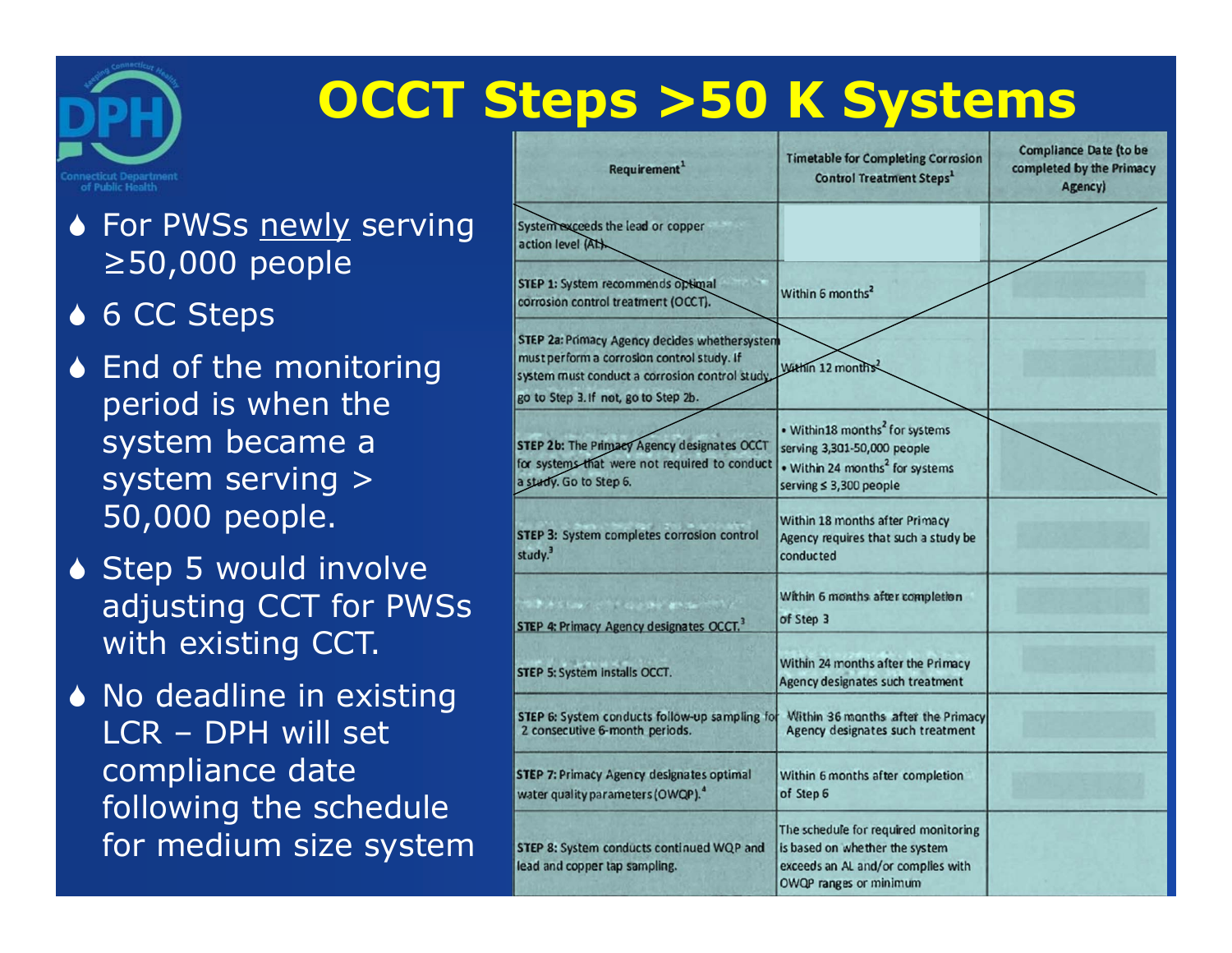



# **Questions??**